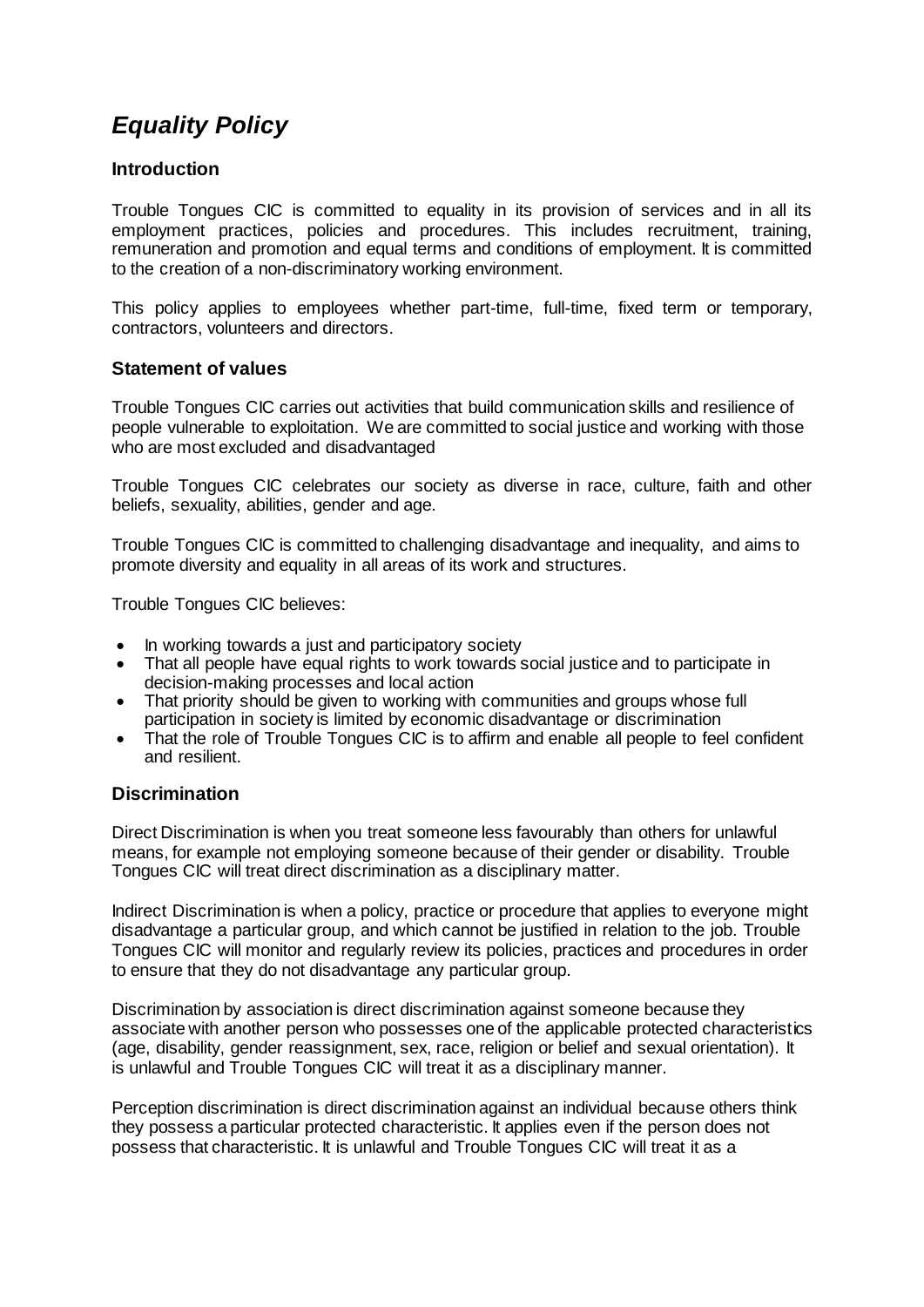disciplinary matter in relation to age, race, religion or belief, sexual orientation, disability, gender reassignment and sex

Harassment is unwanted conduct that violates a person's dignity or creates an intimidating, hostile, degrading, humiliating or offensive working environment. Trouble Tongues CIC will treat harassment as a disciplinary matter.

Victimisation is when you treat someone less favourably or discriminate against them because they have pursued or intend to pursue their rights relating to alleged discrimination. Trouble Tongues CIC will treat victimisation as a disciplinary matter.

Positive discrimination is unlawful.

Positive action to address imbalances in the workforce is allowed in particular circumstances. Examples would include setting equality targets (but *not* quotas which are unlawful); encouraging people from particular groups to apply where they are underrepresented; training for promotion or skill training for employees from under-represented groups who show potential. Trouble Tongues CIC will use positive action to address imbalances that are apparent from monitoring data.

#### **Statement of intent**

Our intention is to ensure that no user of Trouble Tongues CIC services, job applicant or employee receives less favourable treatment due to a protected characteristic (i.e. age, disability, gender reassignment, marriage and civil partnership, pregnancy and maternity, race, religion or belief, sex and sexual orientation), unrelated criminal convictions, or membership or non-membership of a trade union. All employees have a responsibility to cooperate with measures to ensure equal opportunity and non-discrimination.

We aim to create a culture that respects and values each others' differences, that promotes dignity, equality and diversity, and that encourages individuals to develop and maximise their true potential.

We aim to remove any barriers, bias or discrimination that prevent individuals or groups from realising their potential and contributing fully to Trouble Tongues CIC performance and to develop an organisational culture that positively values diversity.

We are committed wherever practicable, to achieving and maintaining a workforce that broadly reflects the local community in which we operate.

Every possible step will be taken to ensure that individuals are treated fairly as users of Trouble Tongues CIC services and in all aspects of their employment at Trouble Tongues CIC.

#### **Legislation**

You should be aware that whilst an employer can be held liable in law for acts of discrimination committed by employees, individual employees can also be held personally liable in law for acts of discrimination that they commit, authorise, contribute to or condone.

You should therefore be aware that the following acts are unlawful and would constitute misconduct or gross misconduct liable to disciplinary action, which may include summary dismissal: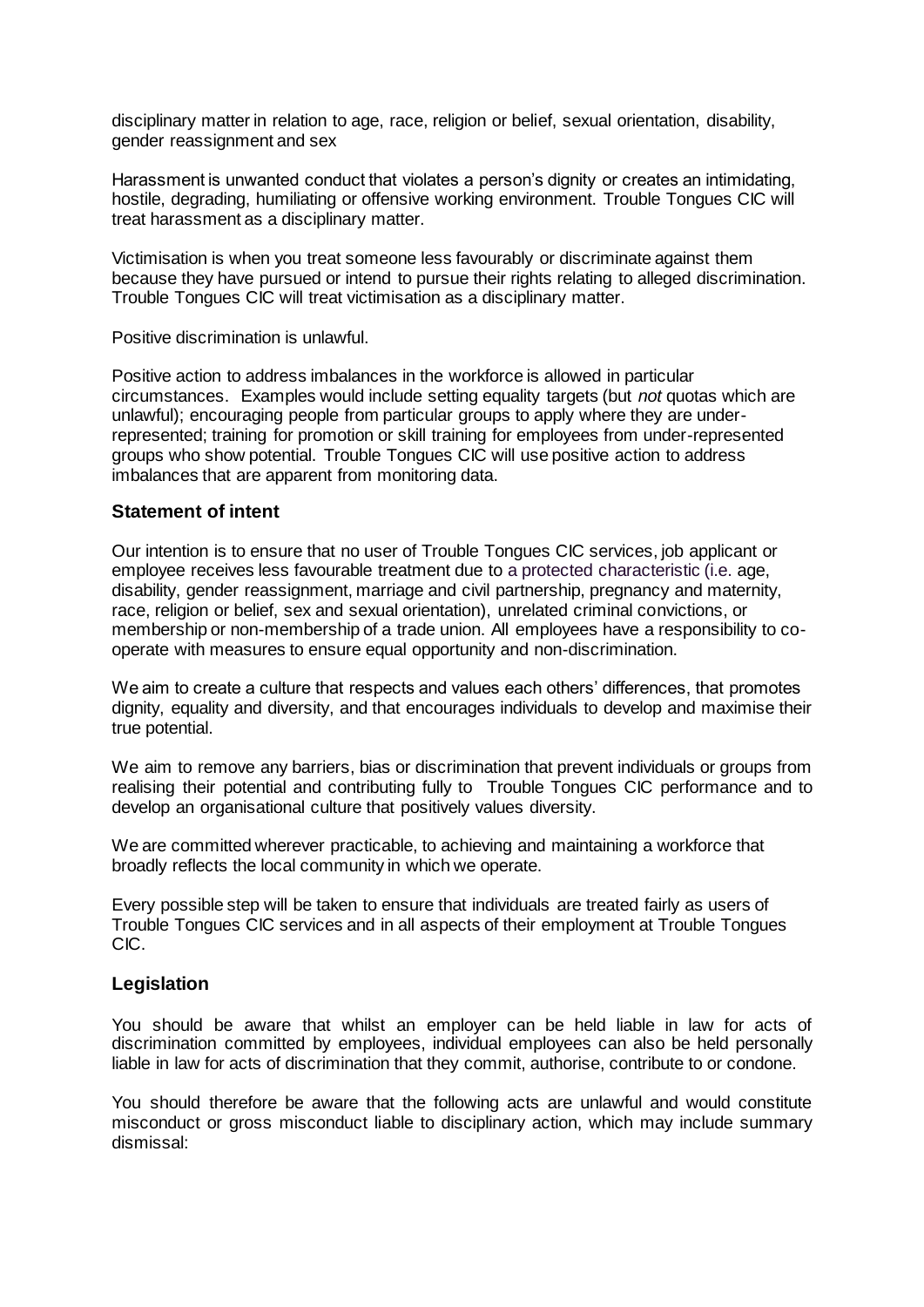- Discriminating in the course of employment or prospective employment against fellow or future employees in job, transfer or promotion applications on the grounds established in this Equality Policy
- Inducing or attempting to induce employees to practise unlawful discrimination
- Indulging in verbal or physical, sexual or racial harassment of a nature that is known, or should be known, to be offensive to the victim
- Victimising individuals who have made allegations or complaints of any discrimination or harassment or provided information about such discrimination or harassment

Every employee is responsible for ensuring Trouble Tongues CIC Equality Policy is applied to our dealings with our clients and suppliers and should, in addition, be aware that it is unlawful to commit, authorise, contribute to or condone acts of discrimination on the grounds of a protected characteristic (i.e. age, disability, gender reassignment, marriage and civil partnership, pregnancy and maternity, race, religion or belief, sex and sexual orientation), in the provision of goods and services. Breaches of the policy by suppliers could result in termination of contracts for services.

Full details of relevant legislation that Trouble Tongues CIC will apply can be found in Appendix A

#### **Implementation**

The Directors are responsible for the policy's day-to-day implementation. Consultation will take place with all staff about the implementation and development of this policy. Trouble Tongues CIC will collect monitoring information about the implementation of this policy and from this information will produce an action plan detailing how it will promote equality through its work.

To achieve a workforce that is truly representative of all sections of society selection for employment or promotion or any other benefit will be on the basis of merit and ability only. Selection for training will be on the basis of job requirements only. Intimidation, harassment and bullying will not be tolerated and may lead to disciplinary action.

If you perceive a problem in recruitment, selection, training, promotion or the application of terms and conditions of employment you should raise it in the first instance with your line manager or another appropriate manager.

All cases of such behaviour will be investigated and we will treat all complaints fairly, quickly and with confidentiality. Any grievance arising from the Equality Policy will be dealt with using the existing Grievance Procedure.

Any employee who has taken action, in good faith, over allegations of discrimination or harassment, will not be victimised by being treated any less favourably than any other employee as a consequence of taking such action. Trouble Tongues CIC will monitor the practical effects of the policy by regularly collecting and reviewing relevant information. You are expected to co-operate in work being undertaken to monitor, review and implement this policy.

We will use our induction, supervision, appraisal and learning and development policies to ensure that staff and trustees have the skills to support good practice on equality and diversity.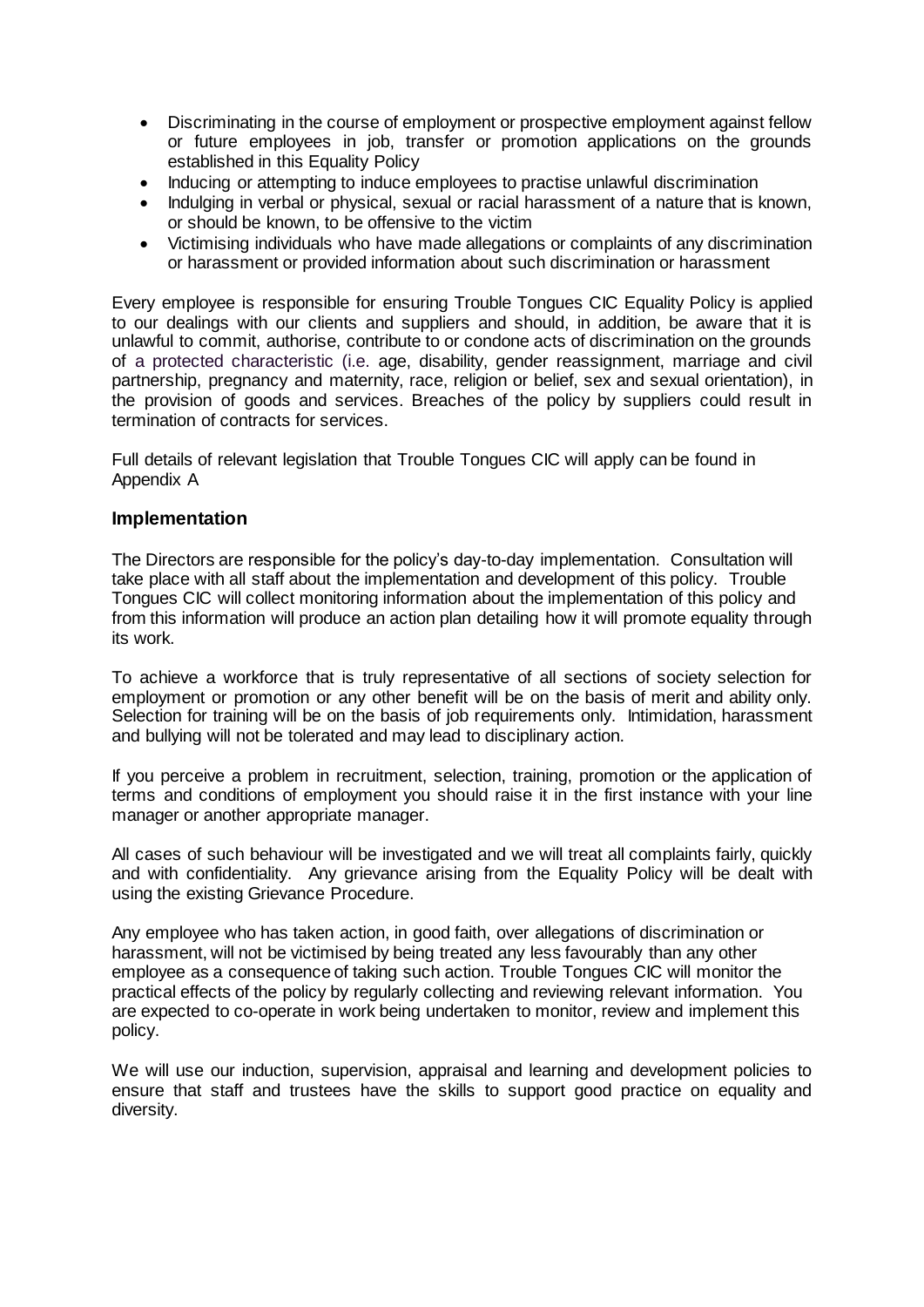We will use the supervision and appraisal process to encourage staff to make suggestions and contribute to the ways in which we promote equality as an organisation and with the users of our services.

We will ensure that venues that we use for meetings, workshops and training events are accessible and will make reasonable adjustments where necessary.

We will aim to ensure that our communications are accessible, including our web site. When necessary we will make specific provision, such as the engaging a British Sign Language interpreter, to ensure that our communication is accessible.

We will bring this policy to the attention of our trustees, staff, volunteers, suppliers and service users when they join Trouble Tongues CIC and by making use of our communications.

We will monitor the use of our services and make use of this monitoring information when planning future developments.

## **Review**

The Trustee Board will keep this policy under review, with input from the Management Team and staff. This review and our action plan will be included as part of our annual Business Plan.

#### **Appendix A**

In it employment practices and service provision Trouble Tongues CIC will take full account of the following legislation:

## **The Equality Act 2010**

- Consolidates previous legislation. It is unlawful to treat somebody less favourably than another person because of a protected characteristic i.e.race; age; disability; gender reassignment; religion or belief; sex; sexual orientation; marriage and civil partnership; and pregnancy and maternity
- It is unlawful to discriminate against somebody because they associate with another person on grounds of age, disability, gender reassignment, race, religion or belief, sex ,sexual orientation
- It is unlawful to discriminate against somebody because others think they possess one of these protected characteristics: Age, disability, gender reassignment, race, religion or belief, sex ,sexual orientation
- It is unlawful to have a rule or policy that applies to everyone but disadvantages people with the following protected characteristics: Age, disability, gender reassignment, race, religion or belief, sex ,sexual orientation; marriage and civil partnership
- Employees can complain about behaviour that they find offensive even if it is not directed at them on the basis of the following protected characteristics: Age, disability, gender reassignment, race, religion or belief, sex ,sexual orientation
- Employers are potentially liable for harassment of their staff by people they don't employ on the basis of the following protected characteristics: Age, disability, gender reassignment, race, religion or belief, sex ,sexual orientation